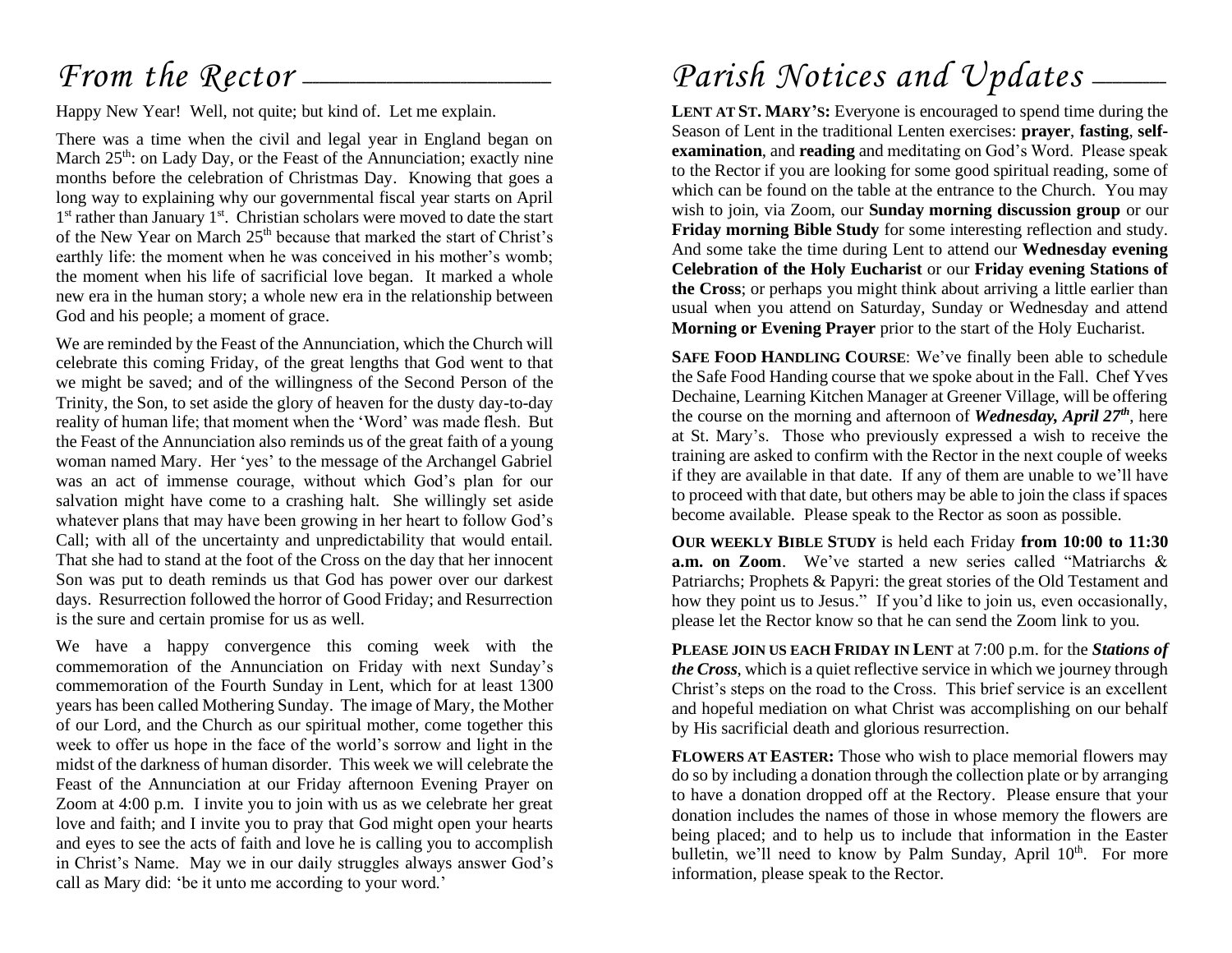We acknowledge that the land on which we gather is the traditional unceded territory of the Wəlastəkwiyik (Wolastoqiyik) Peoples. This territory is covered by the "Treaties of Peace and Friendship" which Wəlastəkwiyik (Wolastoqiyik), Mi'kmaq, and Passamaquoddy Peoples first signed with the British Crown in 1726. The treaties did not deal with surrender of lands and resources but in fact recognized Mi'kmaq and Wəlastəkwiyik (Wolastoqiyik) title and established the rules for what was to be an ongoing relationship between nations.

 $\ast$ 

### SCHEDULE OF SERVICES

### **MARCH 22: LENTEN FERIA**

2:30 p.m. – Holy Communion, *Neill Hall*

**MARCH 23: ST. BENEDICT**, Abbot of Monte Cassino, c. 540  **THOMAS CRANMER**, Archbishop & Martyr, 1556

6:30 p.m. – Evening Prayer

7:00 p.m. – Holy Eucharist

### **MARCH 24: LENTEN FERIA**

 8:30 a.m. – Morning Prayer 2:00 p.m. – Holy Communion, *Paradise Villa*

#### **MARCH 25: ANNUNCIATION TO THE BLESSED VIRGIN MARY**

 4:00 p.m. – Evening Prayer (Zoom) 7:00 p.m. – Stations of the Cross

- **MARCH 26: FOURTH SUNDAY IN LENT MOTHERING SUNDAY**
	- 4:30 p.m. Evening Prayer

5:00 p.m. – Holy Eucharist

### **MARCH 27: FOURTH SUNDAY IN LENT MOTHERING SUNDAY**

9:30 a.m. – Morning Prayer

10:00 a.m. – Holy Eucharist

## *The Anglican Church of Canada The Diocese of Fredericton* THE PARISH OF ST. MARY, YORK



Enemy-occupied territory-that is what this world is. Christianity is the story of how the rightful king has landed, you might say landed in disguise, and is calling us all to take part in a great campaign of sabotage. When you go to church you are really listening-in to the secret wireless from our friends: that is why the enemy is so anxious to prevent us from going. He does it by playing on our conceit and laziness and intellectual snobbery.

#### C.S. Lewis, *Mere Christianity*

#### **PRIEST AND RECTOR** The Venerable Kevin M. Stockall, B.A. (Hons), M.Div. Rectory: 770 McEvoy Street, Fredericton NB E3A 3B7 454.0245 (rectory) | 461.7685 (cell) | kevin.stockall@bellaliant.net

www.stmarysfredericton.ca

 $\ast$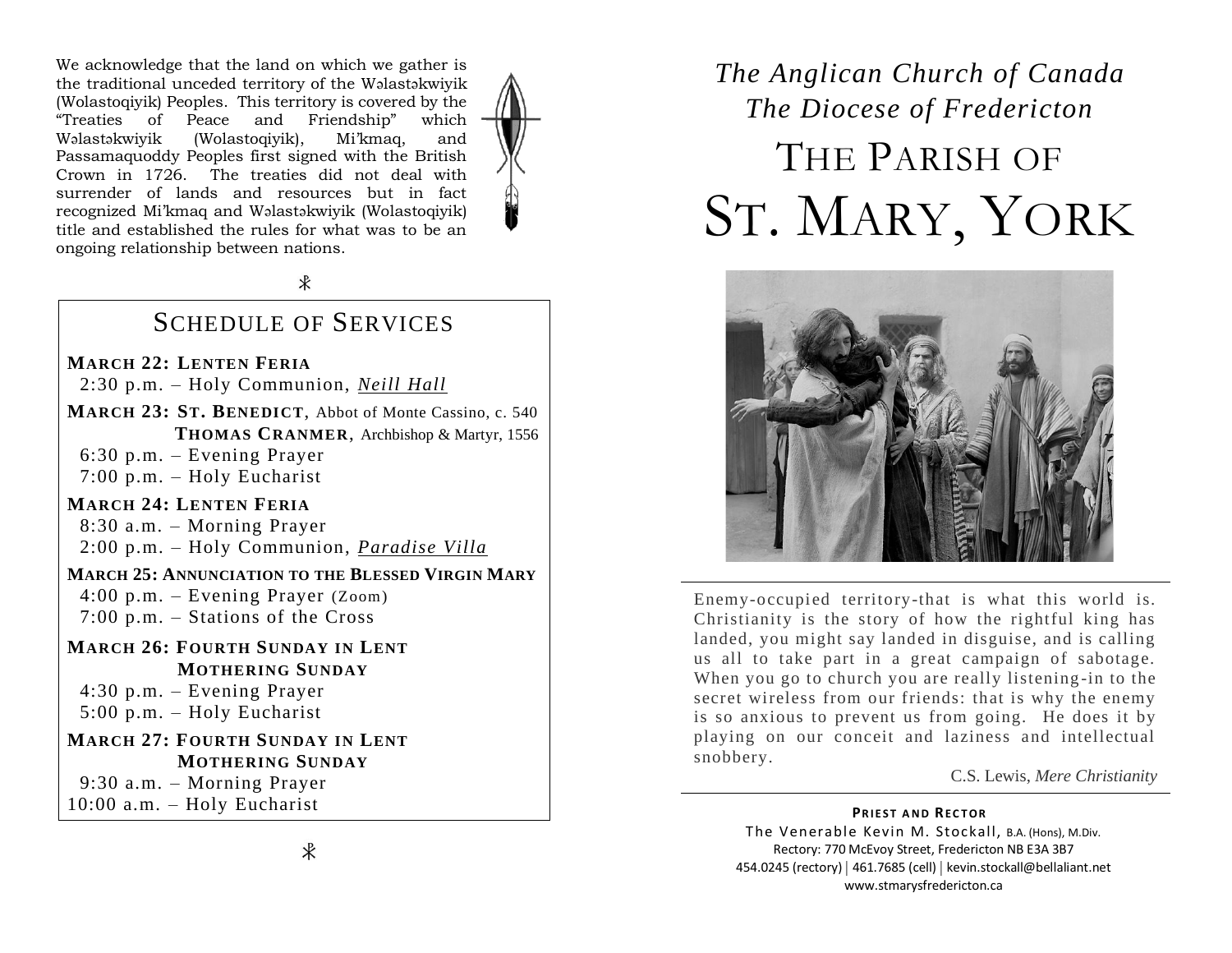# THE THIRD SUNDAY IN LENT

*March 19, 2022*

*Walk in Love; as Christ also hath loved us! O come, let us worship!*

## *4:30 p.m. – Evening Prayer:*

Psalm 97 | Exodus 12:21-36 | Ephesians 2

### *5:00 p.m. – The Holy Eucharist*

| Introit Psalm 102:11-22:          | page 459               |
|-----------------------------------|------------------------|
| The Gloria is omitted during Lent |                        |
| The Collect:                      | page 145               |
| The Collect for Ash Wednesday:    | page 138               |
| The Old Testament Reading:        | Genesis 33:1-11        |
| Psalm $25:8-15$ :                 | page 358               |
| The Epistle:                      | page 145               |
| Gradual Psalm 25:16-22:           | page 359               |
| The Holy Gospel:                  | page 146               |
| The Creed:                        | page 71                |
| The Homily                        |                        |
| The Prayers of the People:        | L: Lord, in your mercy |
|                                   | C: Hear our prayer     |
| The Consecration:                 | page 82                |
| <b>Post Communion Prayer:</b>     | page 85                |

# THE THIRD SUNDAY IN LENT

*March 19, 2022*

*Walk in Love; as Christ also hath loved us! O come, let us worship!*

## *4:30 p.m. – Evening Prayer:*

Psalm 97 | Exodus 12:21-36 | Ephesians 2

### *5:00 p.m. – The Holy Eucharist*

| Introit Psalm 102:11-22:          | page 459               |
|-----------------------------------|------------------------|
| The Gloria is omitted during Lent |                        |
| The Collect:                      | page 145               |
| The Collect for Ash Wednesday:    | page 138               |
| The Old Testament Reading:        | Genesis $33:1-11$      |
| Psalm $25:8-15$ :                 | page 358               |
| The Epistle:                      | page 145               |
| Gradual Psalm 25:16-22:           | page 359               |
| The Holy Gospel:                  | page 146               |
| The Creed:                        | page 71                |
| The Homily                        |                        |
| The Prayers of the People:        | L: Lord, in your mercy |
|                                   | C: Hear our prayer     |
| The Consecration:                 | page 82                |
| Post Communion Prayer:            | page 85                |